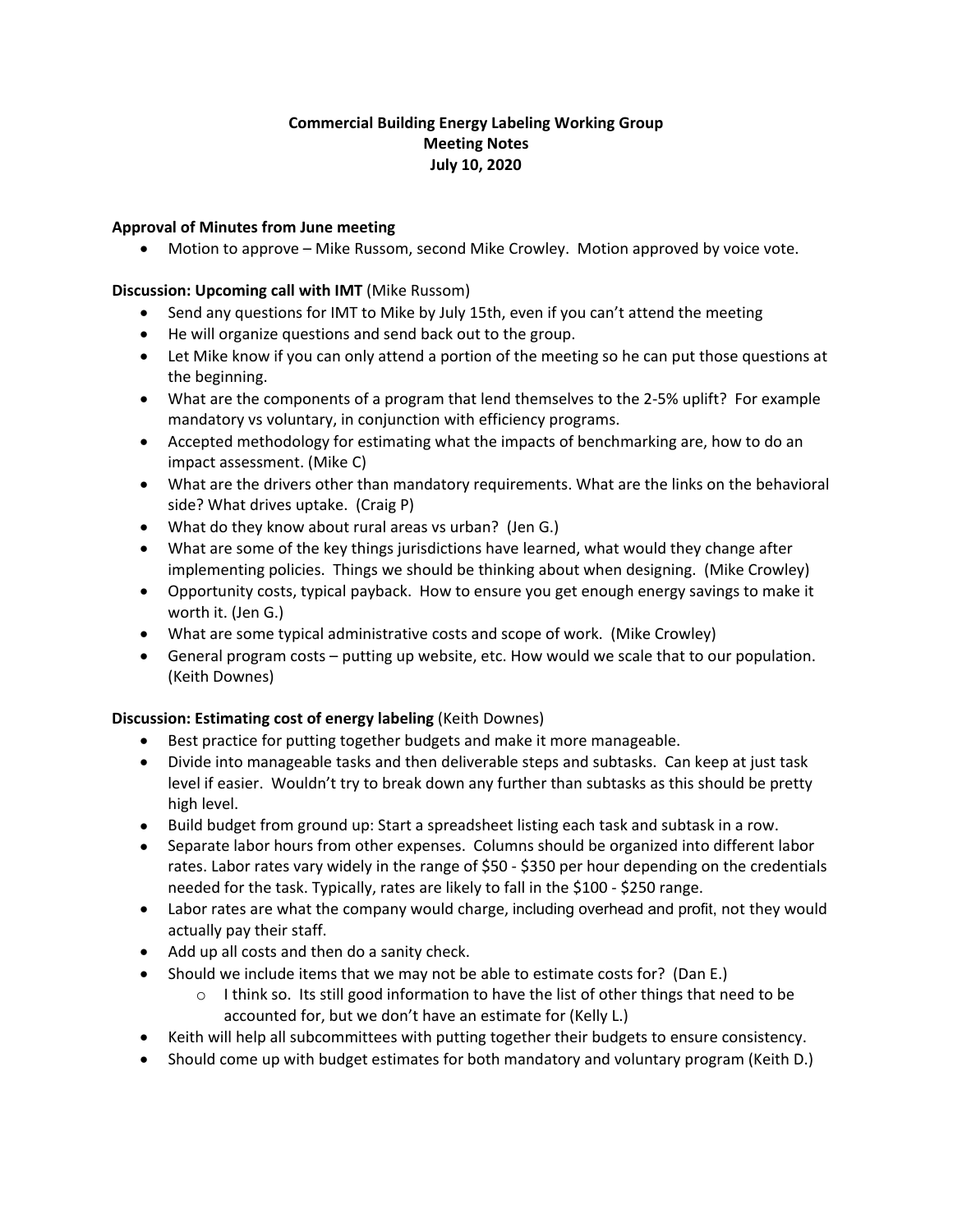**Presentation from the Mgt Subcommittee** (Michael Crowley)

- Walked through subcommittee recommendations
- Will take all the other subcommittee budgets and put them here.
- Looking at both mandatory and voluntary tracks.
- Program admin. mirrors what was recommended on the Res. side EVT would be the admin. However, EVT doesn't currently have funds budgeted for statewide admin. So need to address that.
- Did we look at other options other than EVT admin. voluntary program? (Keith L.)
	- $\circ$  Could do another third party and would do a regular RFP process if went with that option (Dan E)
	- $\circ$  We also discussed that the PSD doesn't have the resources to administer. (Kelly L)
- Advisory group PSD, EEUs, OEO Other stakeholders. Should we add others like advocacy groups such as EAN, VPIRG? (Mike R.)
	- $\circ$  Maybe list the type of organizations, but wouldn't want to list specific orgs. without checking with them first, can get into those details later. (Kelly L.)
- Budgets need to be detailed out once the subcommittees have the specific amounts, but this is the basic outline of some of the potential costs/budget impacts. (Mike C.)
	- o He will go back to EVT to try to estimate their admin. costs.
	- o Still try to get estimate from Overley for admin. of a mandatory program Mike R. will follow-up with them now that we have better information on the number of commercial buildings in VT.
- Rollout schedule: Year 1: outreach/awareness to owners/prop mgrs., Year 2: building owners begin collecting data, Year 3: largest buildings start reporting, Year 4: 50,000 SF or larger, etc.
- Impact although there seems to be research on positive impacts of benchmarking, there seemed to be hesitancy to attribute it just to benchmarking. Hard to pinpoint actual impact. (Mike C)
- Evaluation: criteria: level of compliance, energy upgrades done as result of program, increase in EE/DSM program participation, occupancy rates, Impacts on Real Estate sales (for time of sale program), Consumer awareness.

# **Draft write-up of Subgroup #1, Research Progress in Other Jurisdictions** (Mike R.)

- Presented draft write-up. Start with scope of research
- Reviewed research findings: Reporting Mandatory vs. Voluntary; Labeling and Online visualization; Energy Assessors requirements and training; Verification; Elements of successful benchmarking; Impacts of successful standards
	- $\circ$  Some jurisdictions start with voluntary to prime the market and then go to mandatory. A few jurisdictions have pulled back on their mandatory requirements.
	- o Only two jurisdictions have physical labels, most are virtual. Physical labels have caused some confusion
	- o ESPM is set up to allow for building owners to enter data themselves.
- Mike will send the draft out to the group for comments. Please provide by July  $17<sup>th</sup>$ .

# **Reports from Subcommittees** (Subcommittee Leads)

*Group 2: Building Assessors* (Keith L.)

• Have struggled to meet. Keith L. will get group together to flesh out report they previously presented.

*Group 2: Building Performance* (Mike R.)